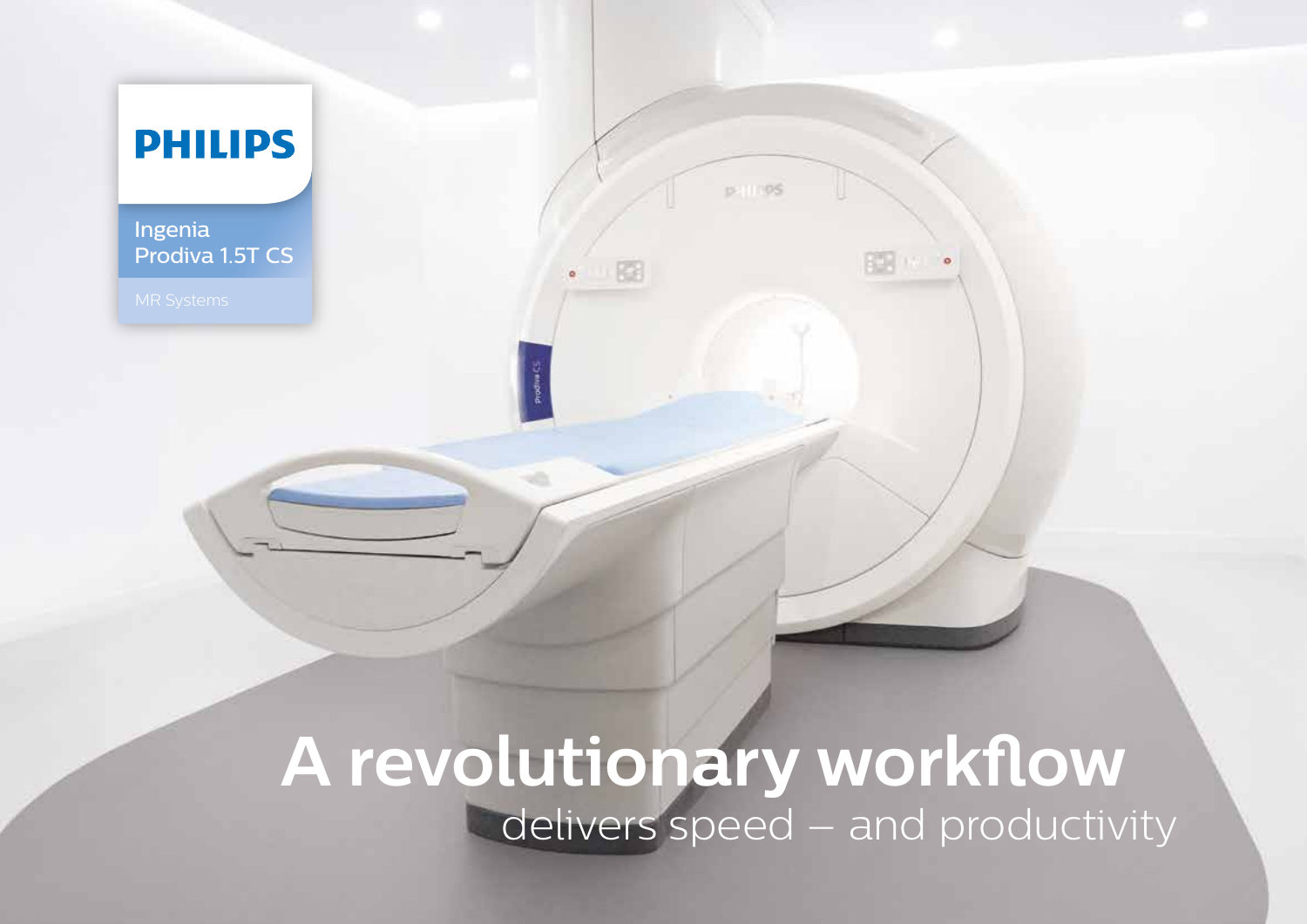Dependability and predictability are key to realizing your possibilities in an MR business. Philips Ingenia Prodiva 1.5T CS is designed to support your ambitions. Build your reputation for dependable MR services on our proven dStream digital broadband technology, used in over 2000 installations worldwide. The simplified Breeze workflow aids users with different levels of experience in easily performing consistent routine MR exams from day one. Low installation and siting expenses, continuous uptime support and easy upgrades provide predictable total cost of ownership and peace of mind.



## Realize

### Realize  **high quality imaging** with proven digital technology

#### **faster returns on investment**  with low total cost of ownership

To make your MR service successful, we offer an integral approach designed to provide a low predictable total cost of ownership over your system's lifetime. Easy installation, proactive support and upgrades are all designed to help you control costs and get a greater return on investments.

#### Realize  **higher throughput** with simplified, highly guided worflow

When your system is easy to use, productivity soars. Our Breeze Workflow reduces the number of positioning steps and simplifies coil handling to help increase your patient throughput from day one.

Deliver excellent clinical results from day one with our innovative dStream digital broadband technology and imaging solutions. They are designed to help you scan faster, address imaging challenges like patient motion and uneven fat suppression which can affect your clinical performance.

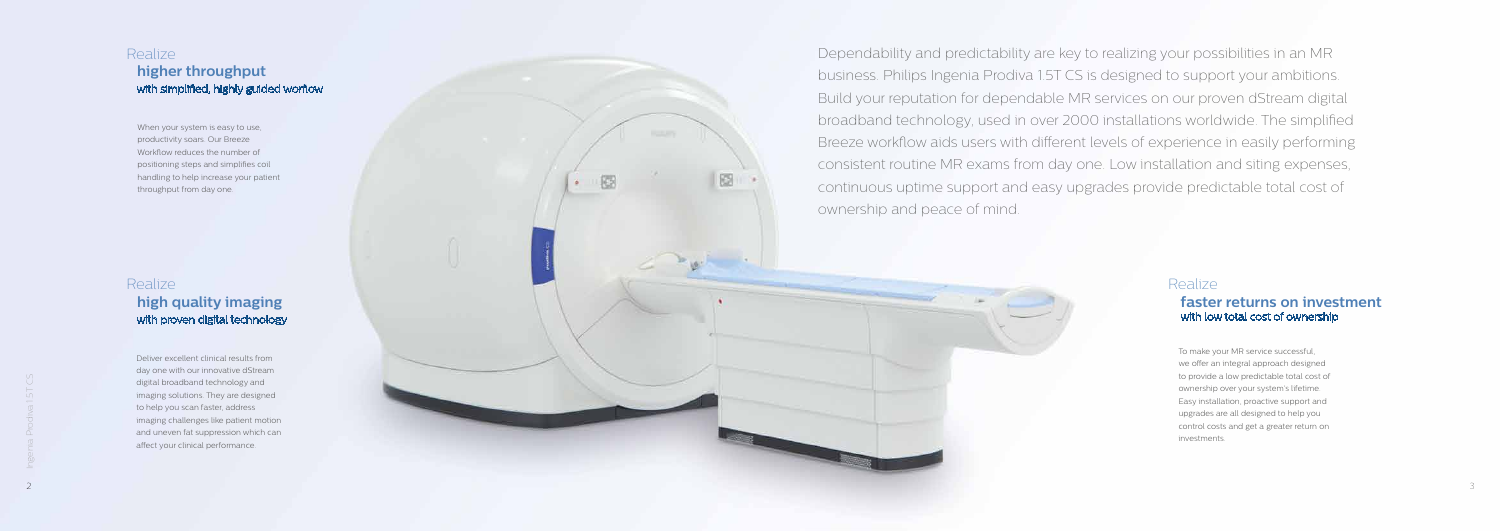# Realiz **higher throughput**

राप

with simplifed, highly guided workflow

#### **Accelerate workflow by reducing the number of positioning steps**

The Breeze Workflow reduces the number of positioning steps by up to 34% 1 and enables you to accelerate your daily exam workflow. Patient set-up is intuitive and takes minimal coil handling thanks to the Breeze Workflow.

#### **Patient handling and set up time faster by up to 79% 2**

Spend less time on patient handling and coil set up with Breeze Workflow. Short cables, small connectors and compact electronics make coil set up fast and easy.

#### **Patient anatomies differ, our flexible coils adapt to their body shape**

- > Breeze connect
	- Mini connectors
	- **Fewer bulky electronics**
- $\geq$  Integrated NVS in the table
- $\geq$  Breeze coil handling
	- Ultra light anterior coils
	- Short cables

Breeze Anterior lightweight coils are thin and flexible, and they can be quickly and easily fitted around each patient's body shape for fast, efficient, comfortable scanning.





With Philips Ingenia Prodiva 1.5T CS, all your users are supported in quickly learning and performing MR exams with the highly guided and simplified Breeze Workflow. It gives your MR exams a flying start.

#### Breeze Workflow includes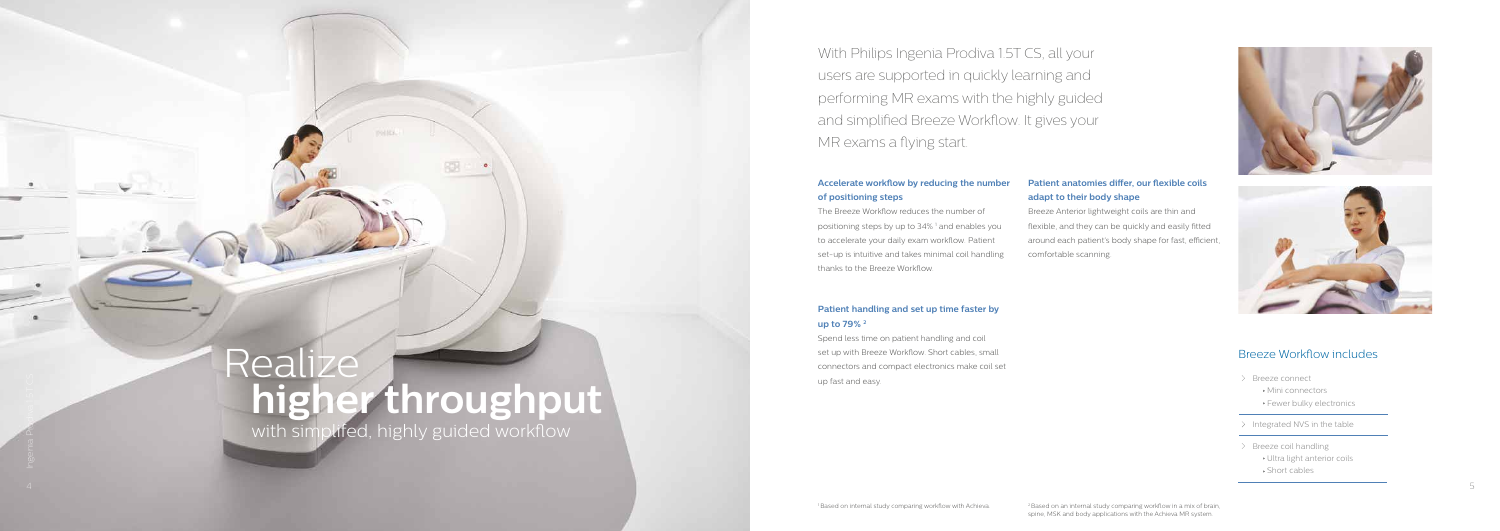7

**PRILIPS** 

**SmartStart** moves the table to isocenter

automatically detects and selects the coil and coil elements which maximize the SNR in the selected area



**SmartLine** performs intelligent background processing of multiple image datasets in parallel with image acquisition, e.g. volume view, diffusion, perfusion, accelerating exam time



**SmartExam lets you** position slices on the target anatomy with just a single mouse click. It is optionally available for brain, spine, shoulder and knee exams



**SmartLink** simplifies planning, viewing and processing of multi-sequence, multi-station exams, treating them as one volume

| Œ | <b>Yin</b> b | <b>SATISF</b><br>œ |  |
|---|--------------|--------------------|--|
|   |              |                    |  |

## $\bullet$ Realize **higher throughput**

#### **Standardize your examinations**

Getting up to speed is fast and easy thanks to our smart user interface. It provides simple, standard guidance to help ensure greater efficiency and reproducibility for procedures. The SmartExam feature automates many of your exams to streamline workflow and enhance exam consistency.



#### **SmartSelect**

with simplifed, highly guided workflow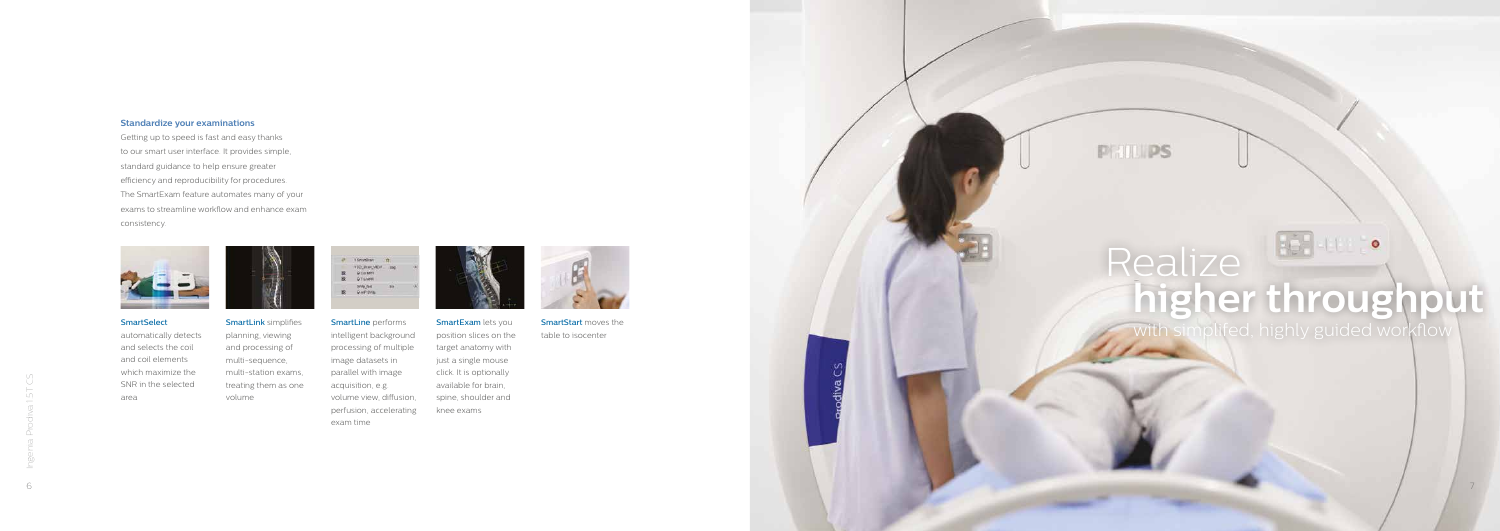#### **Get consistent and high quality imaging with dStream digital broadband**

dStream digital broadband technology and our imaging solutions help you grow your MR practice to new heights. Digitizing the signal in the coil captures the MR signal in its most pure form, increasing SNR to enhance the image quality or reduce the exam time.

#### **Quickly master routine imaging**

It's easy for every operator to quickly master routine imaging with our smart automation and Breeze Workflow. The system automates many standard tasks, such as table positioning and coil selection, to streamline results for routine imaging. Breeze Workflow cuts positioning steps by up to 34% 1 to speed up exams and so you can potentially increase your patient volume.

Provide outstanding MR results that will attract referrals to your door with our innovative dStream digital broadband technology and imaging solutions. They have proven their ability to deliver fast, robust diagnostic results for every examination and every patient in healthcare facilities across the globe.

1 Based on an internal study comparing workflow with the Achieva MR system

#### **Access a wide range of applications**

Ingenia Prodiva 1.5T CS delivers access to a wide range of advanced applications for brain, body, MSK, oncology and cardiac examinations. Now you can attract new referrals and generate additional revenue.

#### **Robust techniques for routine high-quality imaging**

Ingenia Prodiva 1.5T CS gives you access to imaging techniques such as fat suppression, motion correction and metal artifact reduction to overcome some of the most common issues that result in inconclusive exams and re-scans.

#### **Quietly promote patient acceptance**

ComforTone is a unique noise reduction technology available for a wide range of applications. By reducing acoustic noise to near ambient, it will help promote patient comfort and acceptance.





## Realize with proven digital technology **high quality imaging**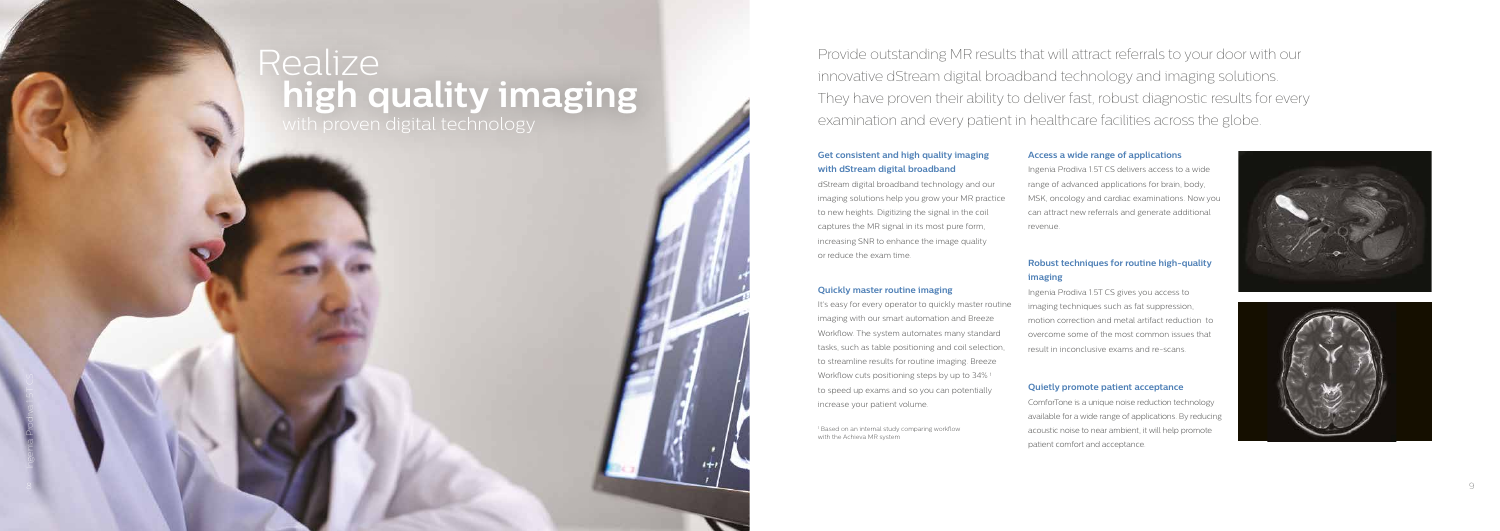

#### Neuro





#### Spine





Shoulder Dislocation











Breast T1 Breast eThrive



Bracheal Pleaxus Lesion Myelography L Spine Disc Hernia L Plexus DWI





Body MVXD T2 MVSPIR



Brain Tra FFE







Brain Tra FLAIR

VIN

đ.

 $\widehat{\phantom{a}}$ 

Brain Tra DWI pCASL tmp1



pCASL tmp3

 $\mathcal{L}$ 

pCASL tmp5



pCASL tmp4



MIP PCA





Abd mDIXONall

Abd mvxdSPIR

Abd DWI







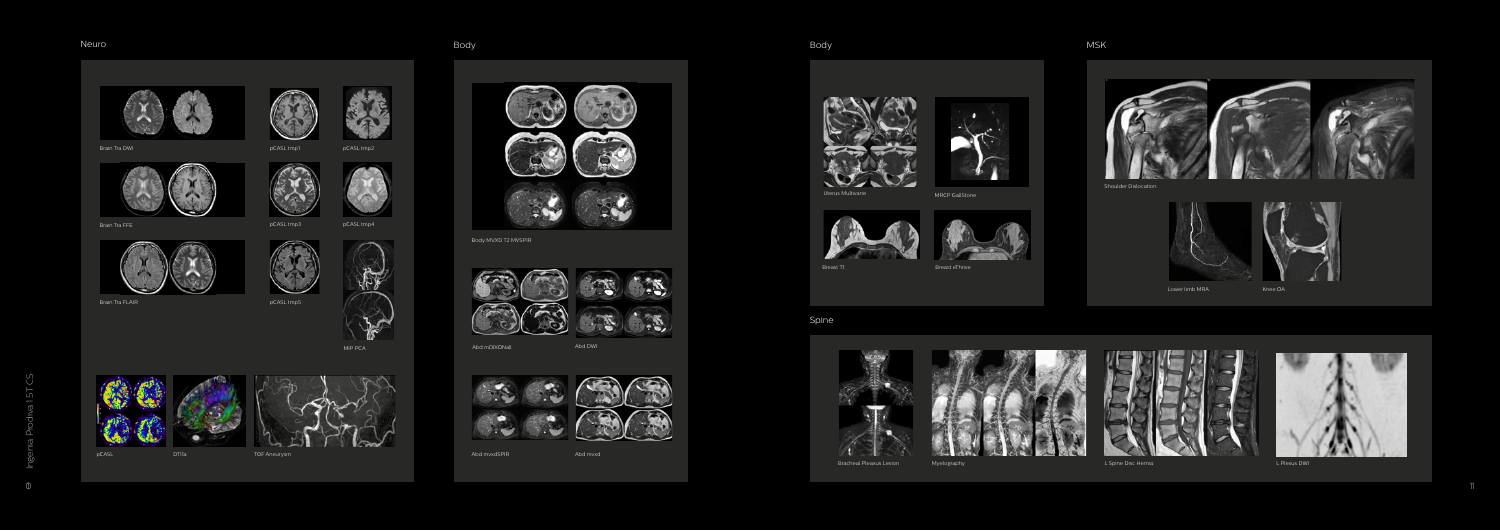## Realize **faster returns on investment**

Ingenia Prodiva 1.5T CS is designed to help you control costs and maintain uptime to generate a greater return on investments.

#### **Reduce the need for costly remodelling**

To allow your new MR to be sited in an existing room, Ingenia Prodiva 1.5T CS features a small fringe field on a lightweight magnet. This can reduce the need to make costly renovations, such as removing walls, raising ceilings or reinforcing floors.

 $\frac{1}{2}$ <br>  $\frac{1}{2}$ <br>  $\frac{1}{2}$ <br>  $\frac{1}{2}$ <br>  $\frac{1}{2}$ <br>  $\frac{1}{2}$ <br>  $\frac{1}{2}$ <br>  $\frac{1}{2}$ <br>  $\frac{1}{2}$ <br>  $\frac{1}{2}$ <br>  $\frac{1}{2}$ <br>  $\frac{1}{2}$ <br>  $\frac{1}{2}$ <br>  $\frac{1}{2}$ <br>  $\frac{1}{2}$ <br>  $\frac{1}{2}$ <br>  $\frac{1}{2}$ <br>  $\frac{1}{2}$ <br>  $\frac{1}{2}$ <br>  $\frac{1}{2}$ <br> Save time and money on transport and installation with the unique compact design of this system. It is made to easily move through standard hospital corridors and doorways without widening them. You can easily fit it in rooms with standard ceilings since it offers a low ceiling height upon installation.

#### **Keep transport and installation costs low**

Benefit from improved uptime with the support of Philips Customer Service. Our advanced remote service infrastructure continuously monitors, notifies and resolves system issues before they become critical to your daily routine<sup>3</sup>.

#### **Ingenia Prodiva 1.5T CS can be installed even where many other MRI systems cannot 1**

#### **Conserve precious helium**

The HeliumSave zero-boil-off technology is designed to elimate Helium losses even in normal operation 2 under regular scanning conditions.

#### **Reduce energy costs**

PowerSave technology combines efficient design with smart power management to help keep energy bills consistently low.

#### **Maintain high uptime by resolving potential system issues**

#### **MRI investment strategy aligned with your budget**

We offer different service agreements with Ingenia Prodiva 1.5T CS matching your budget requirements and the capabilities of your in-house service engineers.

1 Other MR refers to 60 cm 1.5T Whole body MRI systems.

2 Normal operation is defined as typical scanning performed with uninterrupted availability of electricity, magnet cooling and excluding service actions.

3 Dependent on contract entitlement and local availability.

Console room in this illustration is outside of the 5 Gauss line.

Minimum site layout is for illustration purposes only. For detailed site planning please contact your Philips



with low total cost of ownership



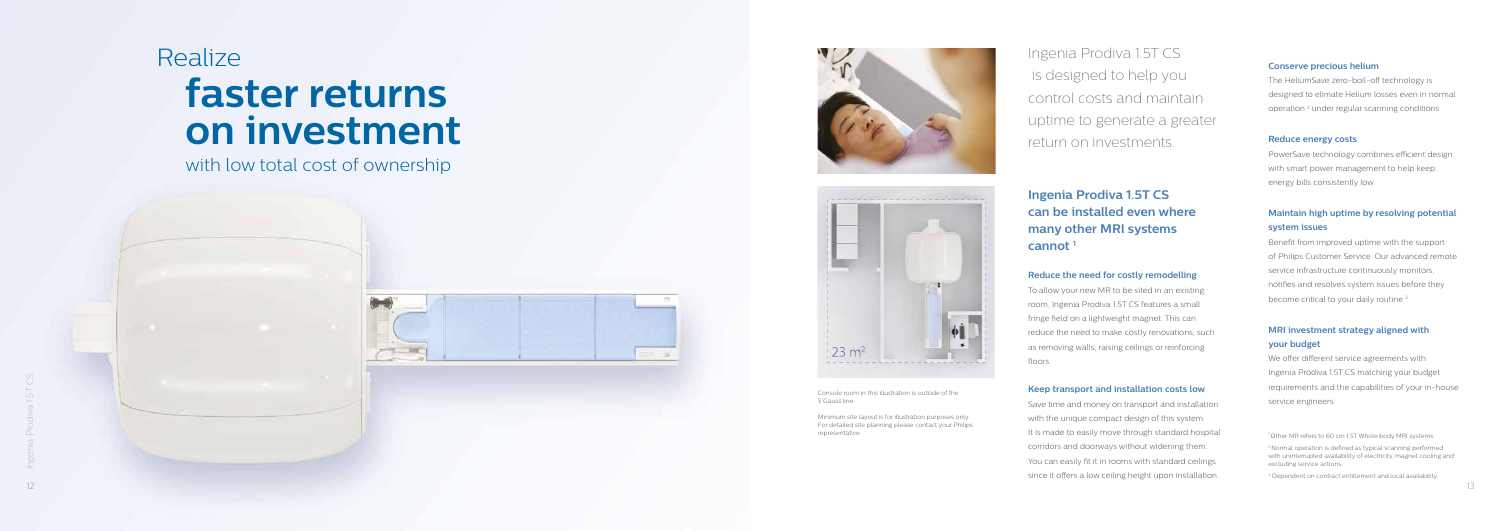From the very beginning, Philips has always had one thing at the heart of our company – our mission to improve people's lives through meaningful innovation. This mission inspires us to work with you to find the shortest path to the best care at the lowest cost. It drives us to create technology that makes a difference – to those who run our MRI systems, those who read the images, and those patients who benefit from confident diagnoses.

Philips is dedicated to improving and saving lives through innovation. In radiology, we develop our solutions in partnership with clinicians and customers. Your patients can have better, more personalized care, while you make the best use of time and budget. We partner with you to drive clinical performance, enhance patient and user experience, and ensure economic value, within and beyond the walls of your enterprise.

# **Innovation**

DIELLEU